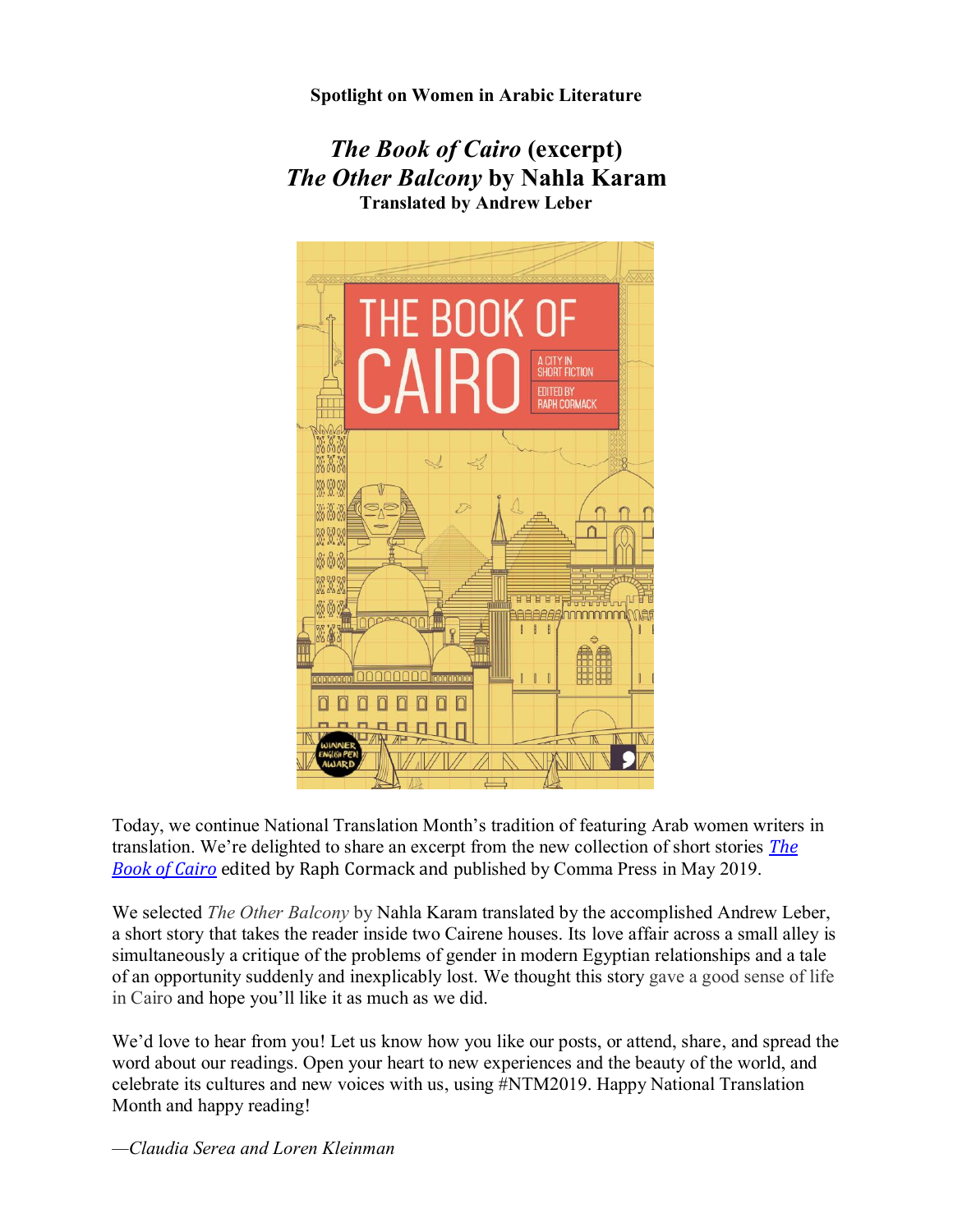

**[The Book of Cairo](https://commapress.co.uk/books/the-book-of-cairo)** Comma Press, 2019

Founded over a thousand years ago under the sign of Mars "the victorious", Cairo has long been a welcoming destination for explorers and tourists, drawn by traces of the ancient cities of Memphis and Heliopolis. More recently, the Egyptian capital has become a city determined to forget. Since 2013, the events of the "Arab Spring" have been gradually erased from its official history.

The present is now contested as writers are imprisoned, publishing houses raided, and independent news sites shut down. With a new Administrative Capital being built in the desert east of Cairo, the city's future is also unclear.

Here, ten new voices offer tentative glimpses into Cairene life, at a time when writing directly about Egypt's greatest challenges is often too dangerous. With intimate views of life, tinged with satire, surrealism, and humor, these stories guide us through the slums and suburbs, bars and backstreets of a city haunted by an unspoken past.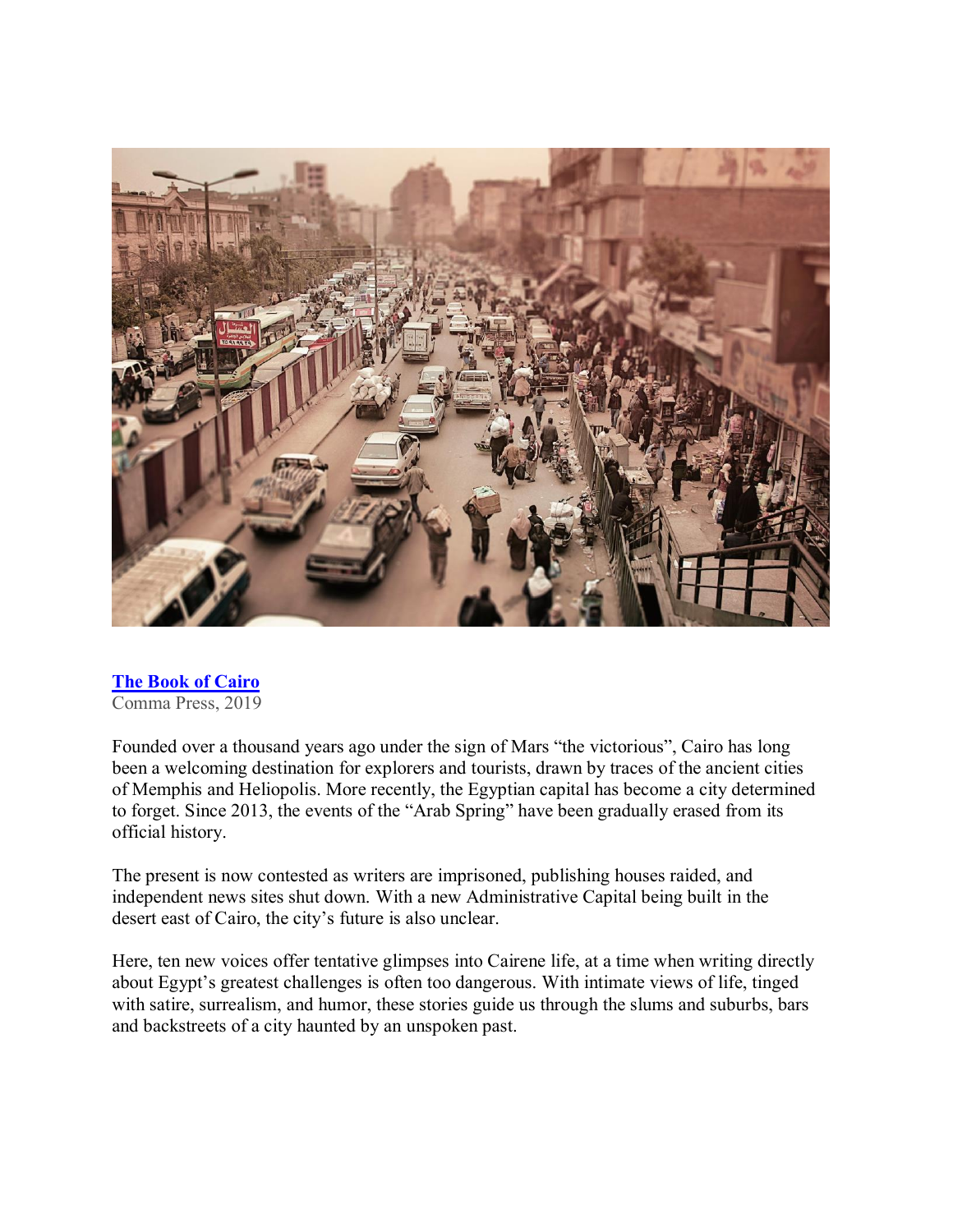# The Other Balcony

## Nahla Karam

### Translated by Andrew Leber

As soon as HE TOLD me they'd be moving into the building facing ours, I began dreaming of what it would be like to be able to see him whenever I wanted. This was after the school found out about our relationship, when they moved me from the class where we had studied together to another, all-female group. I had barely seen him since.

Now that he was our neighbour, I thought, his mother and mine would surely become friends. The more they visited each other, the easier our relationship would be – once we were old enough and he had asked for my hand in marriage, our families wouldn't need to get to know each other; we would all merge into one big clan.

On the day itself, I returned from school to find a removal van loaded with furniture in front of the building across from ours. Smiling, I ran up the steps of our house and went out onto the balcony of my room, not even pausing to change out of my school uniform. I gazed up and found him standing on a balcony that looked out on ours, smiling back at me.

He waved and said something I couldn't make out, even after he had repeated himself many times. Seeing me shake my head once again, he left for a bit, then returned with a piece of paper. He flattened out the paper on the wall behind him,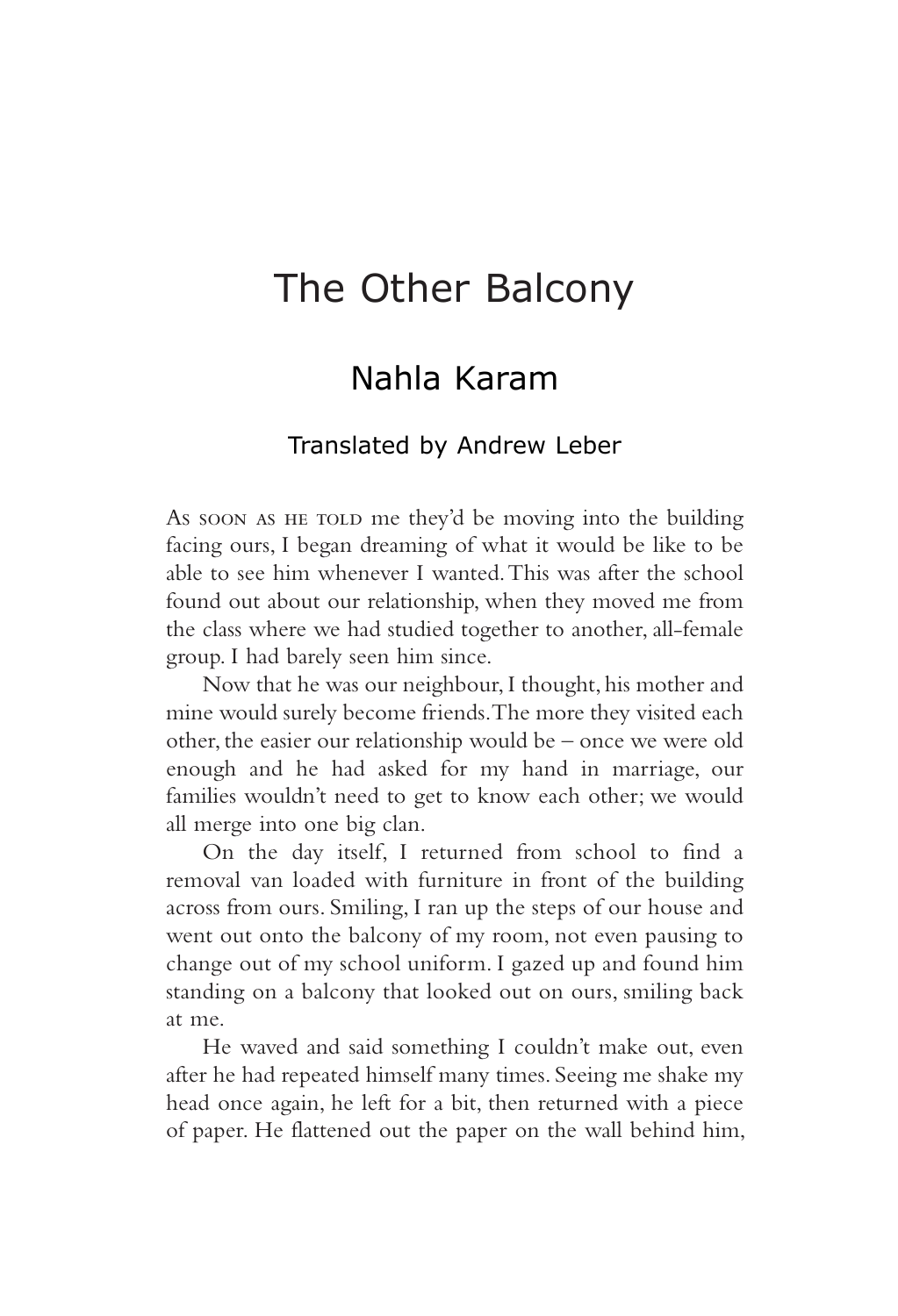scrawled something across it, then folded it into a clothes peg and tossed it down to me.

*I chose this room so you'd be the first thing I see every morning*.

I looked at him with a smile and he said something else I couldn't make out, so he wrote it down again and threw it over with another clothes peg.

*I need to go help the workers – see you soon.*

My smile disappeared when I heard the sound of my father and mother arguing, and my heart raced, hoping they wouldn't get any louder. The two buildings were very close together, after all. I had to go in and close the window behind me to keep the noise down a little. What if he heard the sound of their constant fighting? (I hadn't taken this into account when he told me he was going to be our neighbour.)

As soon I woke up the next morning, I jumped out of bed and headed out onto the balcony. I saw him standing there. He tapped the watch on his wrist, which I took to mean he was saying I had woken up late – and that he needed to go. Before he went, though, he made a circular motion around his face and gestured towards me, smiling.

I didn't understand what he meant, and he hadn't written anything to throw down to me. When I went into my room, however, I looked at the mirror and was shocked to see myself. *Did he mean my frizzy hair?*

When I woke up the next day, I didn't leap straight from bed to balcony, but went to the mirror and straightened my hair first. He was waiting when I finally went out, but he wasn't smiling. He gestured at me again, waved his hand as if to ask a question I didn't understand, then wrote yet another note thrown down with a clothes peg:

*How can you go out on the balcony dressed like that?*

I always wore my sleeveless pyjamas and shorts in the summer, but, at that moment I felt like I had stepped outside naked. I slowly looked up at him, not making any signs with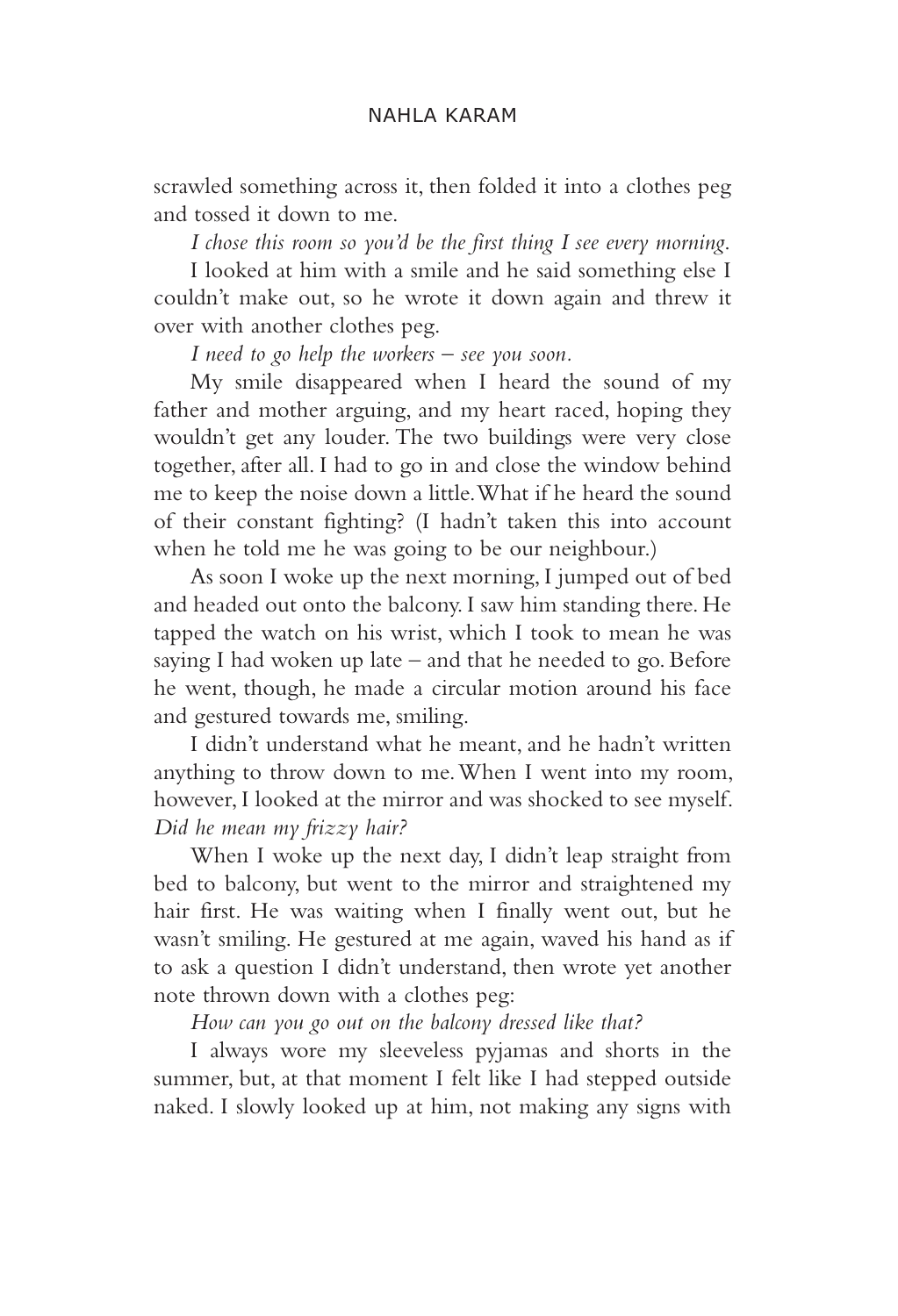my hands, then lowered my head back down towards the street. After a while, I heard another clothes peg bundle land at my feet.

*Don't get angry at me – I love you, and I don't want anybody*  but me to see you wearing that outfit. Wear it if you want to but just *don't go out onto the balcony.*

I nodded my head in agreement, thinking maybe I should buy some new pyjamas for the next time I went on the balcony.

I didn't just change the clothes I wore; I also started to do my hair whenever I went out onto the balcony – sometimes pulled back into a bun, sometimes in rolls. I'd straighten it even if it was still wet, so Kareem wouldn't see it looking messy. Even when I wasn't feeling well – he might come out onto his balcony at any time.

I always tried to look my best in front of him, even when we spring-cleaned our apartment – the first time we had done so since he and his family moved in. My sister and I had a system, dividing up the rooms for cleaning; I would always pick my own room and the living room because they had the least furniture to clean around.

I scrubbed and dusted the entire room, but before I crossed the threshold onto the balcony I realised I was wearing a dirty dress and had a handkerchief wrapped around my head to keep the dust out. I had always gone out onto the balcony dressed like this on cleaning day, but suddenly I felt that I couldn't do it anymore, now that Kareem was above me. I went over to my sister – in the middle of cleaning the other room – and asked her to wash down the balcony after she had finished up her section, claiming that I felt too exhausted. But she refused – I had chosen the room with the balcony, so I had to clean it as well.

I went back to my room in despair, hiding behind the curtain and sneaking a look up. No Kareem. He might not be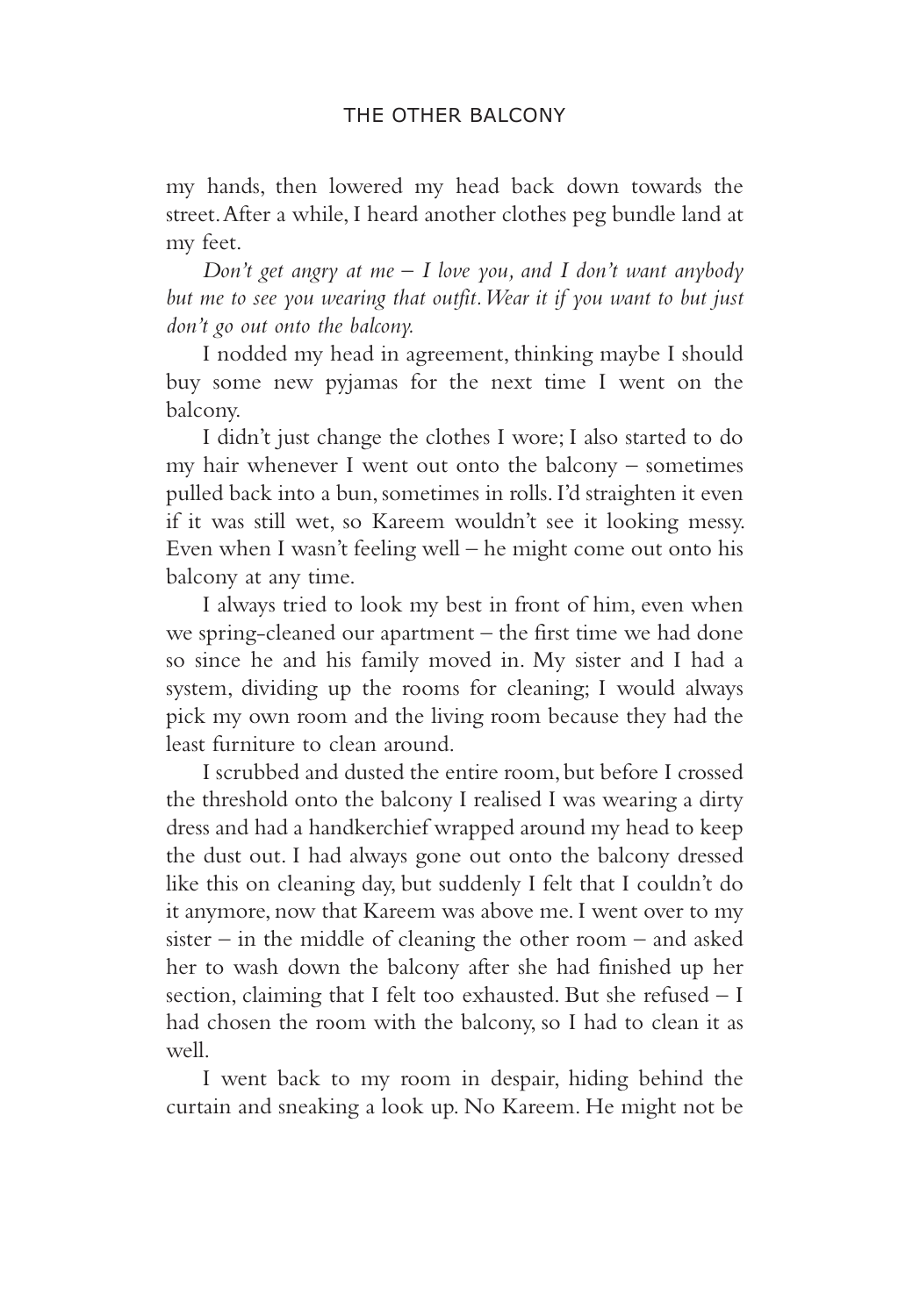#### Nahla Karam

home at all; I hadn't seen him since the morning. So I decided to clean the balcony quickly before he came back.

When I had finished, I crouched down to sweep the dirt into the dustpan. At that moment, I heard Kareem's mother from inside their apartment. Confused, I looked up just in time to see his back as he headed inside. I dropped what I was holding and ran to the mirror, squatting down in front of it to try and imagine what I looked like from above. What had I been doing when he showed up?

After washing and straightening my hair, I stepped out onto the balcony every so often to try and erase the memories of what he'd seen before. But he didn't come out again until nightfall; he just made one gesture and didn't say anything. We normally didn't speak at night. I had been learning his sign language since he moved in, but the dark made it difficult to understand. Still, I was quite cross when he went back in as soon as he finished his cigarette – not a word or a clothes peg.

I stayed up all night wondering: had he been able to see me through the darkness in my clean clothes, with my straightened hair? Or did he think I was still dressed like I was in the morning?

From then on, I started going to the balcony in my outdoor clothes, standing outside for long periods of time so that Kareem would see me if he came out. Perhaps he would remember what our relationship had been like before he moved to the neighbourhood. But he no longer came out to the balcony quite as often as he had in those early days.

I caught sight of him by chance once, outside of the hours I was used to seeing him. I tried to make what I thought was a questioning gesture, not really expecting a response. Still, he wrote me a note:

*I don't spend much time at home these days – I go out to study with my friends because exams are coming up*.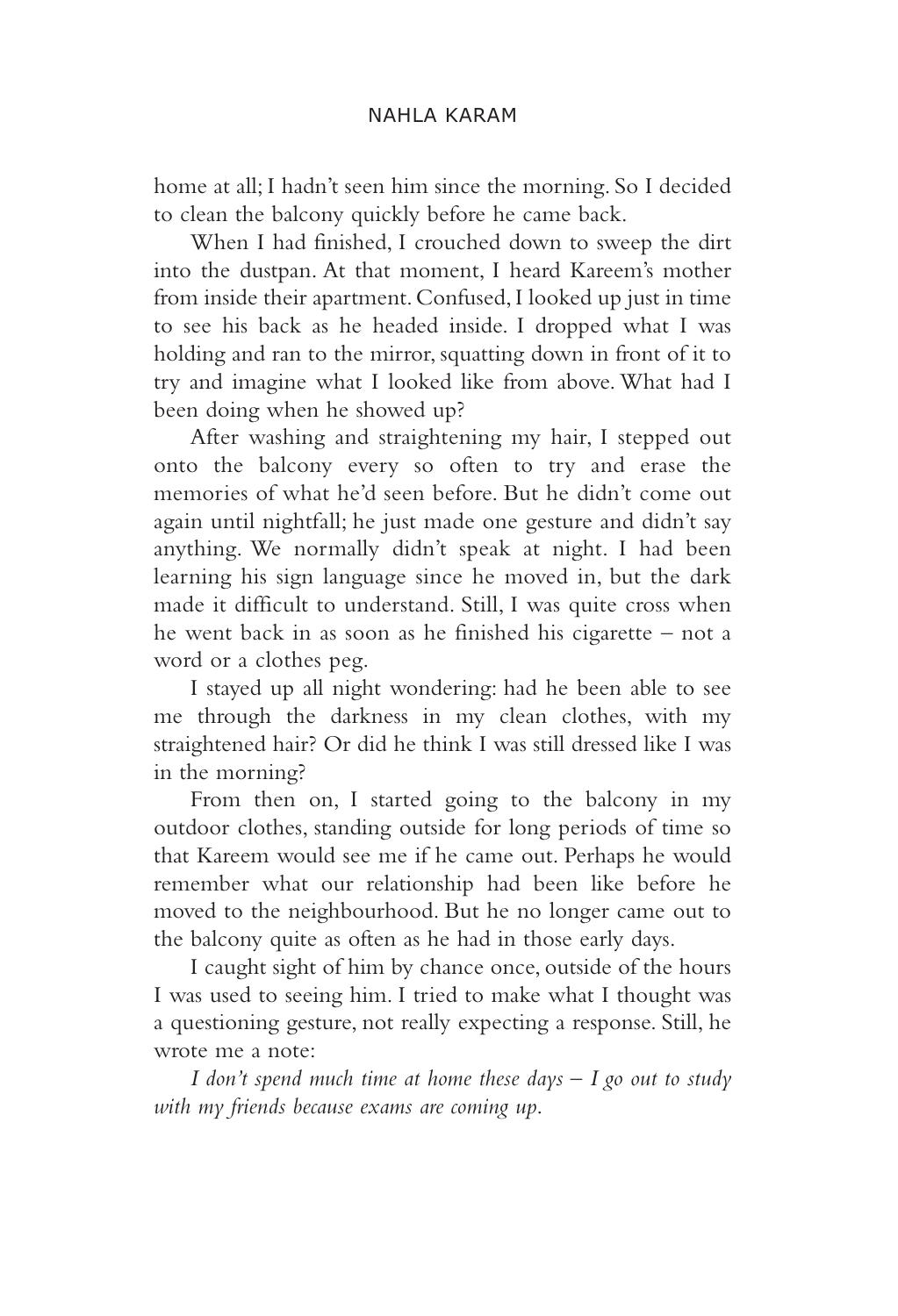I nodded my head even though I wasn't convinced – I knew he was the last person to be interested in studying.

I decided then to focus on my own studies and stopped going out onto the balcony much. I pulled the curtain back far enough that I could still see him if he came out, but so that he couldn't see me. Still, he didn't appear all that often, and when he did would head back in as soon as he had finished his cigarette without so much as a glance in my direction. I knew that something had changed but convinced myself that it was because he was focusing on the exams. I figured I would wait to speak to him when they were finished.

The day after exams, my mother decided that we were going to clean the apartment from top to bottom – during our exams my sister and I hadn't been doing much cleaning. This time, I chose another room that wasn't mine, but came running back in when I heard my mother shouting.

I was surprised to find her arguing with Kareem's mother when I came in. My mother had started to beat out the carpets on the balcony and Kareem's mother had come out to complain about the dust rising up towards her laundry; the two buildings were very close together. My mother then took this opportunity to remind Kareem's mother that she, too, cleaned her balcony without letting us know – not giving my mother any time to keep the dirt off her washing, even though this was the first time she had complained about it.

The argument grew louder as they continued trading accusations. Before that point I had assumed they didn't know each other – I had longed to see the moment when they met and became friends. Unfortunately, I learned that they had come to know each other in a totally different way. Each had been nursing an anger and resentment towards the other.

Eventually, our neighbours were able to calm them down, and the whole affair ended without Kareem appearing on the balcony. I had hoped he was out at the time, and hadn't heard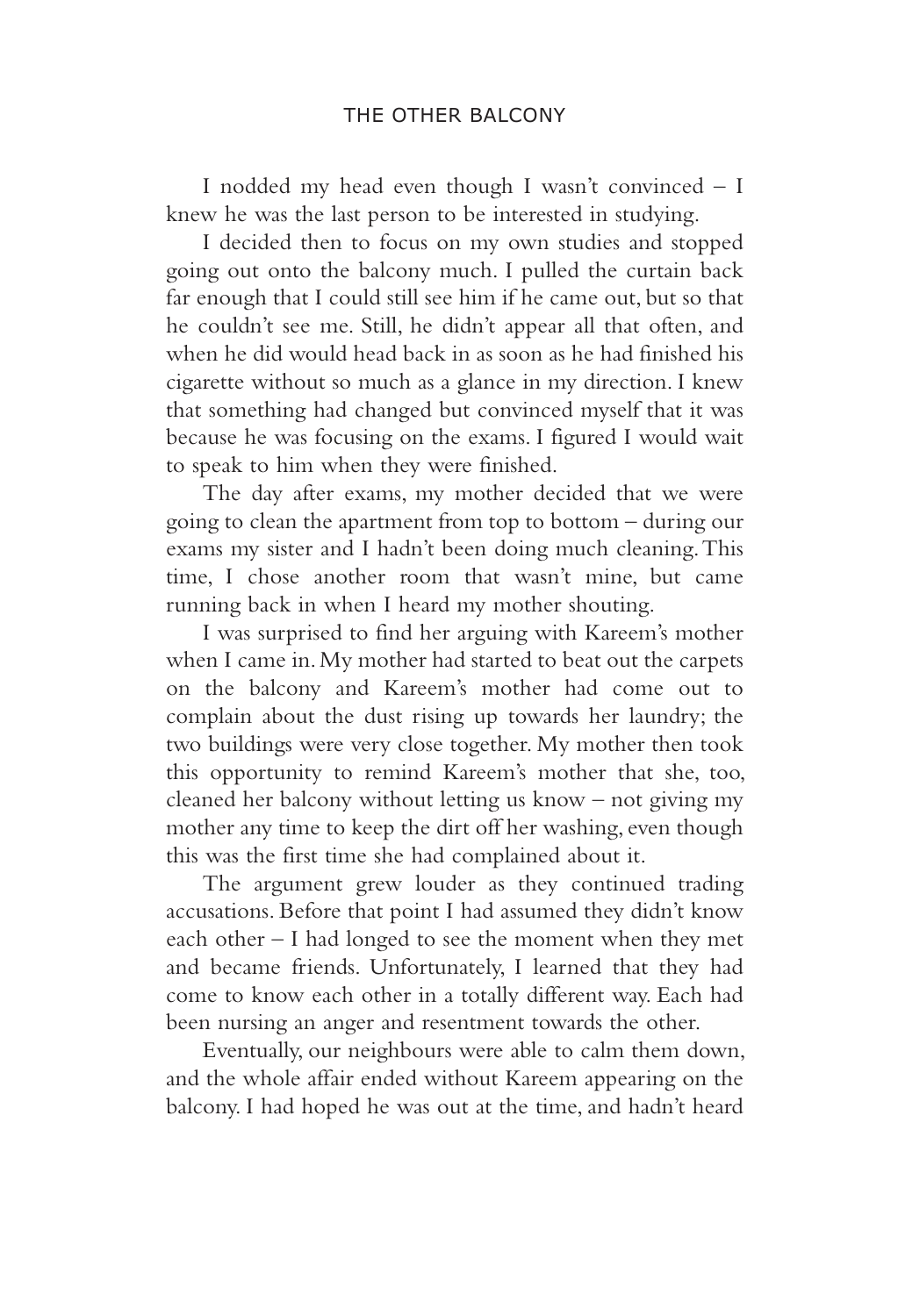#### Nahla Karam

any of their argument, but when she went back inside, his mother angrily called for him. He must have heard.

The next day, I went onto the balcony as soon as I saw Kareem from behind the curtain. I waved, and he returned the greeting without a smile. I brought out a book and pointed to it as if to ask how the exams had gone. He nodded his head, which I took to mean he had done well, and I waited for our conversation to start. But he didn't throw a clothes peg down – only gestured that he was going to head back in. I stopped him with a wave of my hand and wrote something out in large letters, certain he hadn't understood the question:

*What's with you?*

He shook his head as if to say it was nothing, so I wrote out again:

*Write to me*

And so he threw me a clothes peg:

*I'm telling you… there's nothing with me*

I held up the *What's with you?* sign again, and kept holding it up as I waited for some other answer. He threw down another piece of paper:

*You've changed a lot… I don't know how to explain it, but that's how I feel.*

I grew annoyed, wrote to him – *How?* – and waited for a reply. Yet he threw down one last clothes peg that said:

*I can't write after today because my mother is getting suspicious – she has noticed that her clothes pegs are disappearing. I'm going in now – we can speak when we meet.*

After he left, I became even more annoyed, and wanted to write him a sign that said *he* was the one who had really changed – and didn't love me anymore. We didn't need to let the arguments between our mothers affect our relationship! I hadn't changed at all, and still loved him as much as the first time we got to know each other! But I couldn't say anything. It would have been easy for him to toss down a page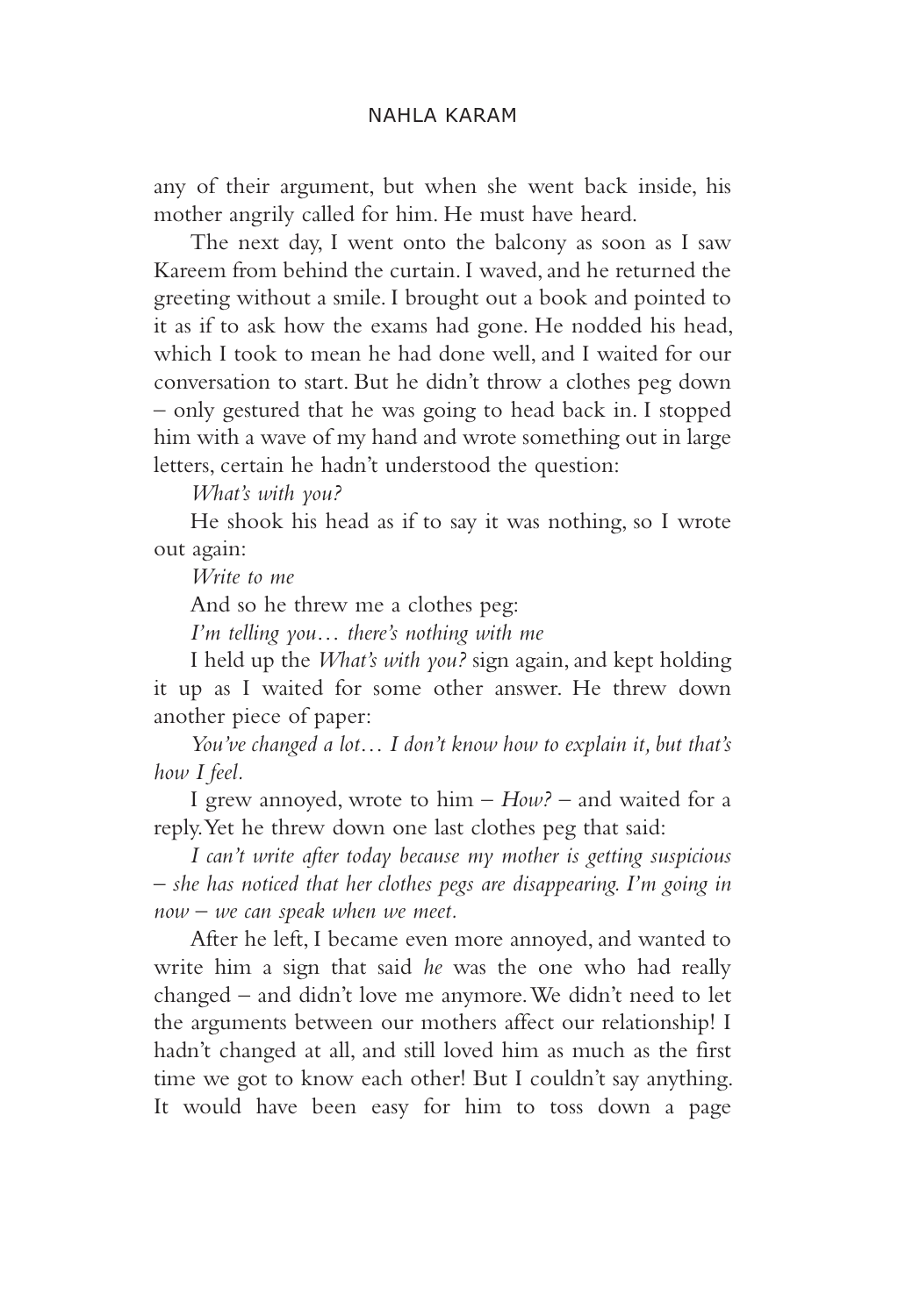containing all those words from up there, but difficult from where I was.

Afterwards, we didn't agree on a time to meet like he'd said we would, and I no longer saw him on that balcony. Instead, I'd see his father stroll out for a smoke every evening – clearly they had changed rooms, and the room facing me now belonged to his parents.

Some time later we met by chance at a cleaning supply store. He said hello and told the cashier to take my order first, even though he had arrived at the till before me. I insisted they take care of Kareem first, but the cashier went off to do something, leaving us alone. We said nothing to each other in those few awkward minutes.

Kareem paid for his things. When he took the change, he pulled out a loose banknote from his pocket and asked for some clothes pegs. He grabbed them with his free hand and said goodbye. For some time after he left, I wondered why he needed the clothes pegs if he'd stopped throwing messages down to me – and started to wonder what the other balcony in his apartment might look down on.